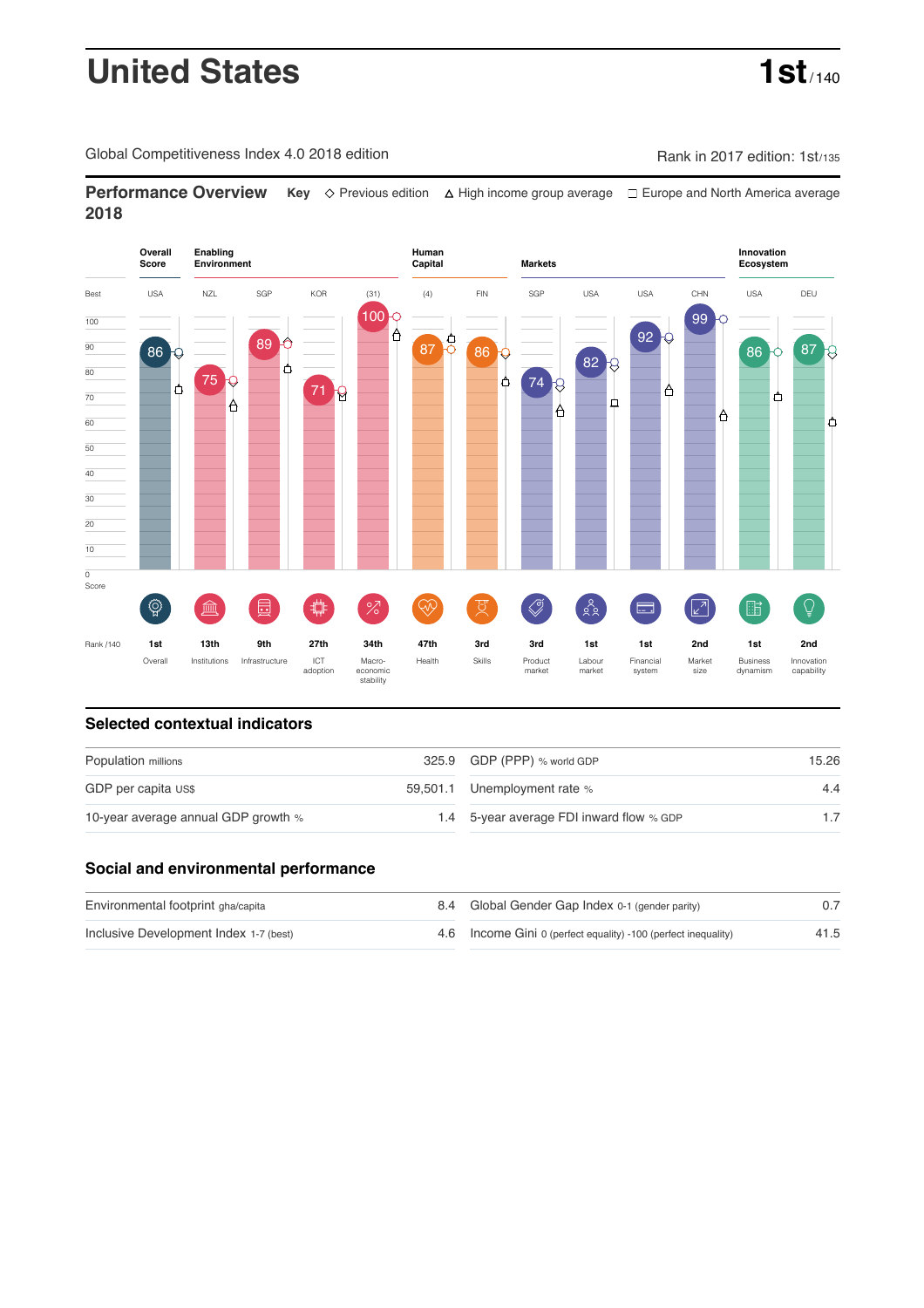## **United States 1st**/140

| <b>Index Component</b>                                                   | Value                        | Score *         | Rank/140 | <b>Best Performer</b>       |
|--------------------------------------------------------------------------|------------------------------|-----------------|----------|-----------------------------|
| 寙<br>Pillar 1: Institutions 0-100 (best)                                 |                              | 74.6 ↑          | 13       | <b>New Zealand</b>          |
| Organized crime 1-7 (best)<br>1.01                                       | 5.1                          | 68.7 ↑          | 53       | Finland                     |
| 1.02 Homicide rate /100,000 pop.                                         | 5.4                          | 83.5 $\sqrt{ }$ | 92       | Multiple (9)                |
| 1.03 Terrorism incidence 0 (very high) -100 (no incidence)               | 83.3                         | 83.3 $\sqrt{ }$ | 128      | Multiple (24)               |
| 1.04 Reliability of police services 1-7 (best)                           | 5.8                          | 80.8 $\sqrt{ }$ | 19       | Finland                     |
| 1.05 Social capital 0-100 (high)                                         | 63.3                         | 63.3 $\sqrt{ }$ | 9        | Australia                   |
| 1.06 Budget transparency 0-100 (best)                                    | 88.5                         | $88.5 =$        | 8        | Multiple (2)                |
| 1.07 Judicial independence 1-7 (best)                                    | 5.7                          | 79.0 ↑          | 15       | Finland                     |
| 1.08 Efficiency of legal framework in challenging regulations 1-7 (best) | 5.6                          | 76.5 ↑          | 2        | Finland                     |
| 1.09 Freedom of the press 0-100 (worst)                                  | 23.7                         | 76.3 ↑          | 40       | Norway                      |
| 1.10 Burden of government regulation 1-7 (best)                          | 5.0                          | 67.1 ↑          | 4        | Singapore                   |
| 1.11 Efficiency of legal framework in settling disputes 1-7 (best)       | 5.9                          | $81.4$ ↑        | 3        | Singapore                   |
| 1.12 E-Participation Index 0-1 (best)                                    | 0.98                         | 98.3 ↑          | 5        | Multiple (3)                |
| 1.13 Future orientation of government 1-7 (best)                         | 5.7                          | 78.3 ↓          | 3        | Singapore                   |
| 1.14 Incidence of corruption 0-100 (best)                                | 75.0                         | 75.0 ↑          | 16       | New Zealand                 |
| 1.15 Property rights 1-7 (best)                                          | 5.8                          | 79.7 ተ          | 16       | Finland                     |
| 1.16 Intellectual property protection 1-7 (best)                         | 5.9                          | $80.9$ 1        | 13       | Finland                     |
| 1.17 Quality of land administration 0-30 (best)                          | 17.6                         | $58.7 =$        | 55       | Singapore                   |
| 1.18 Strength of auditing and reporting standards 1-7 (best)             | 5.9                          | $81.1$ ↑        | 14       | Finland                     |
| 1.19 Conflict of interest regulation 0-10 (best)                         | 8.3                          | $83.0 =$        | 7        | Multiple (2)                |
| 1.20 Shareholder governance 0-10 (best)                                  | 4.6                          | $46.0 =$        | 99       | Kazakhstan                  |
| 員<br>Pillar 2: Infrastructure 0-100 (best)                               |                              | 89.5 ↓          | 9        | Singapore                   |
| 2.01 Road connectivity index 0-100 (best)                                | 100.0                        | $100.0 =$       | 1        | <b>United States</b>        |
| 2.02 Quality of roads 1-7 (best)                                         | 5.9                          | $81.1$ 1        | 11       | Singapore                   |
| 2.03 Railroad density km of roads/square km                              | 23.2                         | $58.0 =$        | 33       | Multiple (20)               |
| 2.04 Efficiency of train services 1-7 (best)                             | 5.7                          | 78.5 ↑          | 6        | Switzerland                 |
| 2.05 Airport connectivity score                                          | 7,293,521.7                  | $100.0 =$       | 1        | Multiple (8)                |
| 2.06 Efficiency of air transport services 1-7 (best)                     | 5.9                          | $81.5$ ↑        | 8        | Singapore                   |
| 2.07 Liner Shipping Connectivity Index 0-157.1 (best)                    | 86.3                         | 86.3 ↓          | 7        | Multiple (4)                |
| 2.08 Efficiency of seaport services 1-7 (best)                           | 5.8                          | 80.6 个          | 5        | Singapore                   |
| 2.09 Electrification rate % pop.                                         | 100.0                        | $100.0 =$       | 1        | Multiple (66)               |
| 2.10 Electric power transmission and distribution losses % output        | 5.8                          | 98.1 ↓          | 26       | Multiple (9)                |
| 2.11 Exposure to unsafe drinking water % pop.                            | 0.5                          | $100.0 =$       | 1        | Multiple (23)               |
| 2.12 Reliability of water supply 1-7 (best)                              | 6.1                          | 84.6 ↓          | 27       | Switzerland                 |
| O<br>Pillar 3: ICT adoption 0-100 (best)                                 |                              | 71.2 ↑          | 27       | Korea, Rep.                 |
| 3.01 Mobile-cellular telephone subscriptions /100 pop.                   | 122.0                        | $100.0 =$       | 61       | Multiple (68)               |
| 3.02 Mobile-broadband subscriptions /100 pop.                            | 132.9                        | n/a             | 9        | <b>United Arab Emirates</b> |
| 3.03 Fixed-broadband Internet subscriptions /100 pop.                    | 33.9                         | 67.7 ↑          | 19       | Switzerland                 |
| 3.04 Fibre Internet subscriptions /100 pop.                              | 3.7                          | n/a             | 40       | Korea, Rep.                 |
| 3.05 Internet users % pop.                                               | 76.2                         | 76.2 ↑          | 40       | Iceland                     |
| $\%$<br>Pillar 4: Macroeconomic stability 0-100 (best)                   | $\qquad \qquad \blacksquare$ | 99.6 $\sqrt{ }$ | 34       | Multiple (31)               |
| 4.01 Inflation annual % change                                           | 1.7                          | $100.0 =$       | 1        | Multiple (74)               |
| 4.02 Debt dynamics 0-100 (best)                                          | 99.2                         | 99.2 $\sqrt{ }$ | 38       | Multiple (36)               |
| Qv<br>Pillar 5: Health 0-100 (best)                                      |                              | 86.5 $\sqrt{ }$ | 47       | Multiple (4)                |
| 5.01 Healthy life expectancy years                                       | 67.7                         | 86.5 ↓          | 46       | Multiple (4)                |
| 섯<br>Pillar 6: Skills 0-100 (best)                                       | $\overline{a}$               | 86.3 ↑          | 3        | Finland                     |
| 6.01 Mean years of schooling Years                                       | 13.5                         | $90.1 =$        | 5        | Finland                     |
| 6.02 Extent of staff training 1-7 (best)                                 | 5.8                          | 79.4 ↑          | 2        | Switzerland                 |
| 6.03 Quality of vocational training 1-7 (best)                           | 5.7                          | 78.6 个          | 2        | Switzerland                 |
| 6.04 Skillset of graduates 1-7 (best)                                    | 5.9                          | 81.4 ተ          | 2        | Switzerland                 |
| 6.05 Digital skills among population 1-7 (best)                          | 5.8                          | 80.6 $\sqrt{ }$ | 2        | Sweden                      |
| 6.06 Ease of finding skilled employees 1-7 (best)                        | 5.8                          | 79.2 ↑          | 1        | <b>United States</b>        |
| 6.07 School life expectancy Years                                        | 16.5                         | $91.5 =$        | 22       | Multiple (9)                |
| 6.08 Critical thinking in teaching 1-7 (best)                            | 5.7                          | 78.9 ↑          | 1        | <b>United States</b>        |
| 6.09 Pupil-to-teacher ratio in primary education Ratio                   | 14.5                         | $88.9 =$        | 43       | Multiple (6)                |